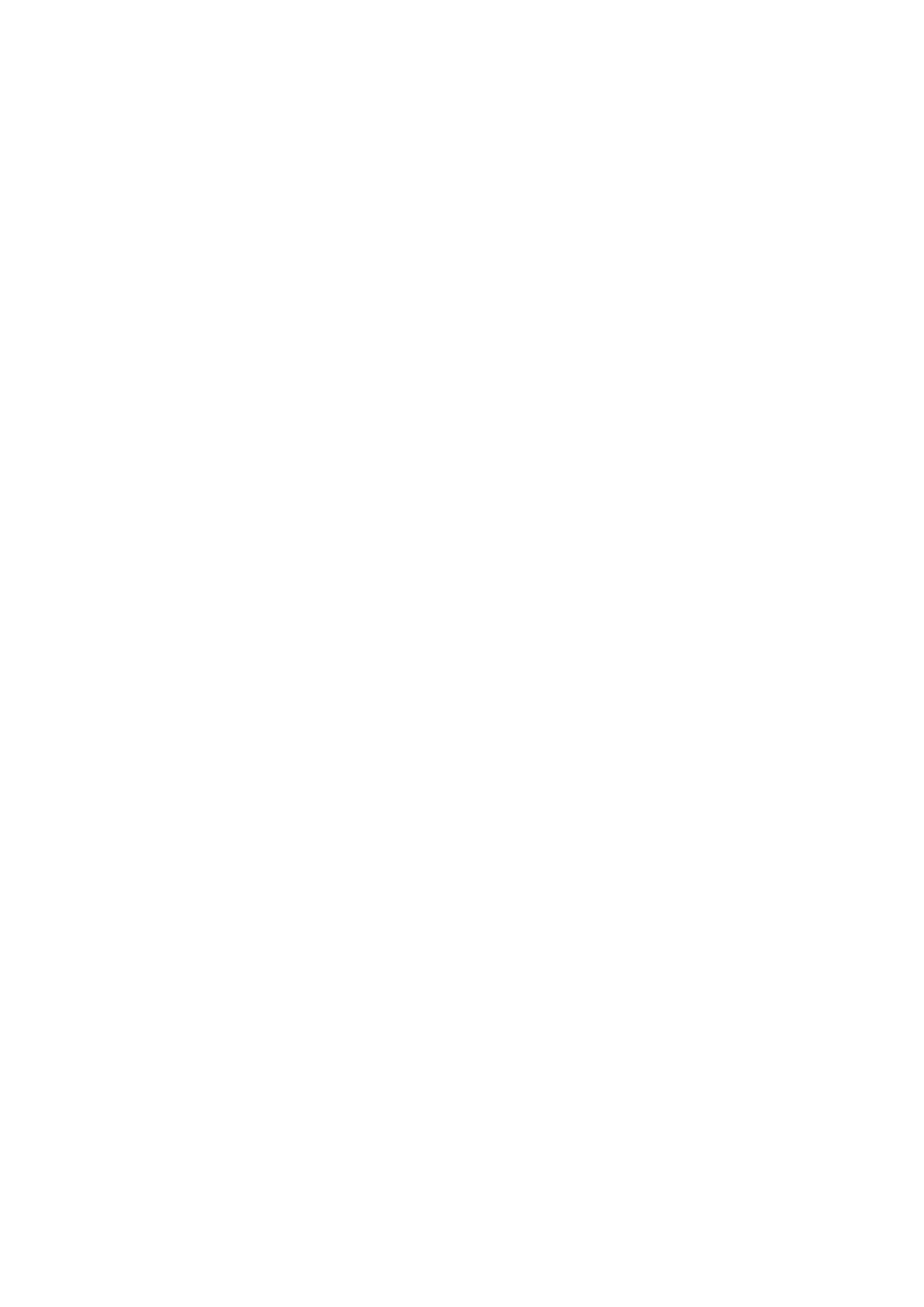## NORTHERN TERRITORY OF AUSTRALIA

## **APPROPRIATION (2022-2023) ACT 2022**

Act No. [ ] of 2022

# **Table of provisions**

| $1 \quad \blacksquare$ |  |
|------------------------|--|
|                        |  |
|                        |  |
| $\overline{4}$         |  |
|                        |  |

# **Schedule Appropriation**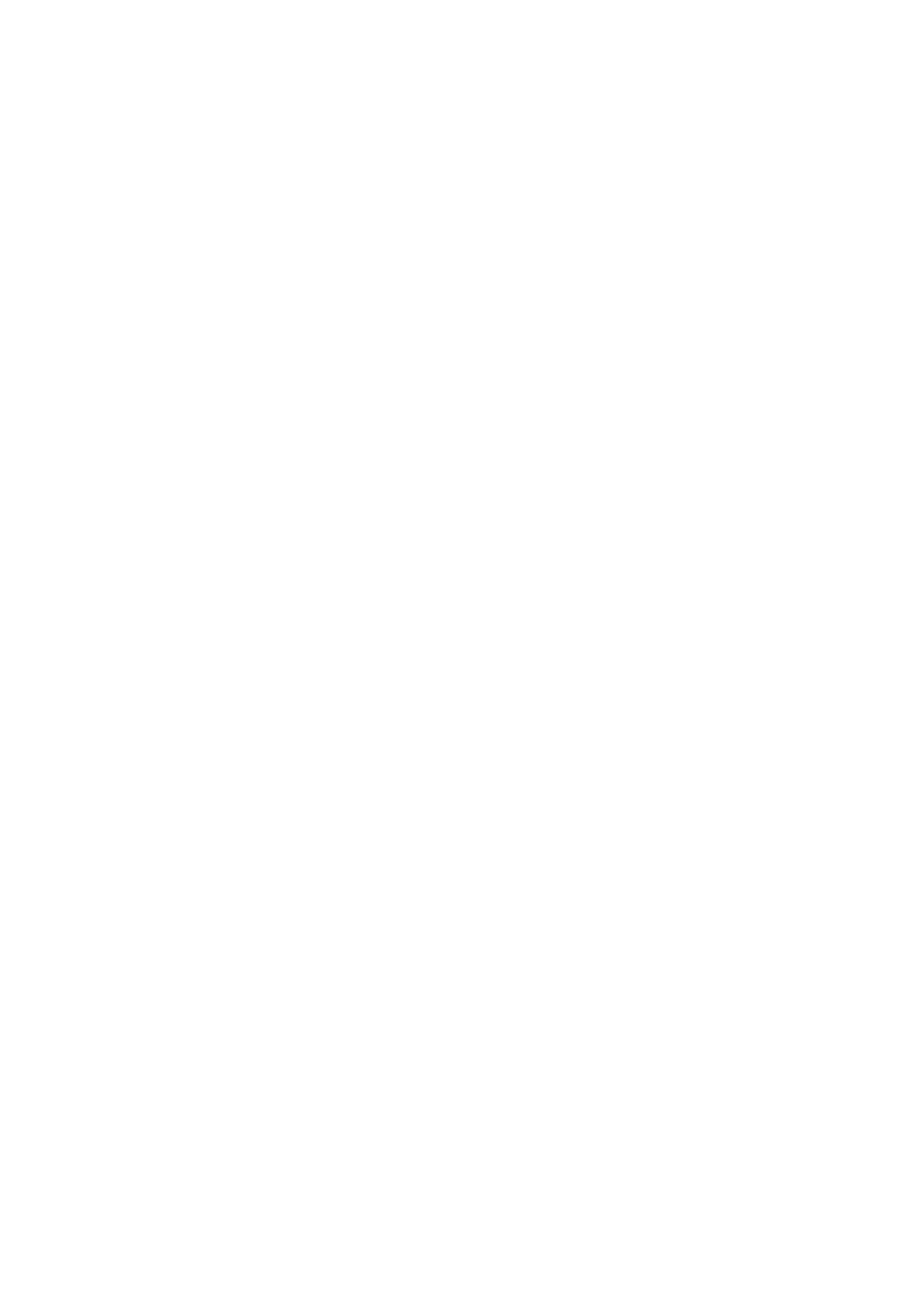

## **NORTHERN TERRITORY OF AUSTRALIA** \_\_\_\_\_\_\_\_\_\_\_\_\_\_\_\_\_\_\_\_

### **Act No. [ ] of 2022** \_\_\_\_\_\_\_\_\_\_\_\_\_\_\_\_\_\_\_\_

An Act to authorise an amount to be paid from the Central Holding Authority for the financial year ending 30 June 2023

> [*Assented to [ ] 2022*] [*Introduced [ ] 2022*]

### **The Legislative Assembly of the Northern Territory enacts as follows:**

### **1 Short title**

This Act may be cited as the *Appropriation (2022-2023) Act 2022*.

### **2 Commencement**

This Act commences on the day on which the Administrator's assent to this Act is declared.

### **3 Appropriation**

- (1) An amount in aggregate of \$6 944 536 000 is authorised to be paid from the Central Holding Authority for the financial year ending on 30 June 2023.
- (2) The amount is authorised to be paid to each Purpose of an Agency or other Purpose that is specified in column 1 of the Schedule, in the amount specified in the corresponding entry of column 2 of the Schedule.

### **4 Repeal of Act**

This Act is repealed on 1 July 2023.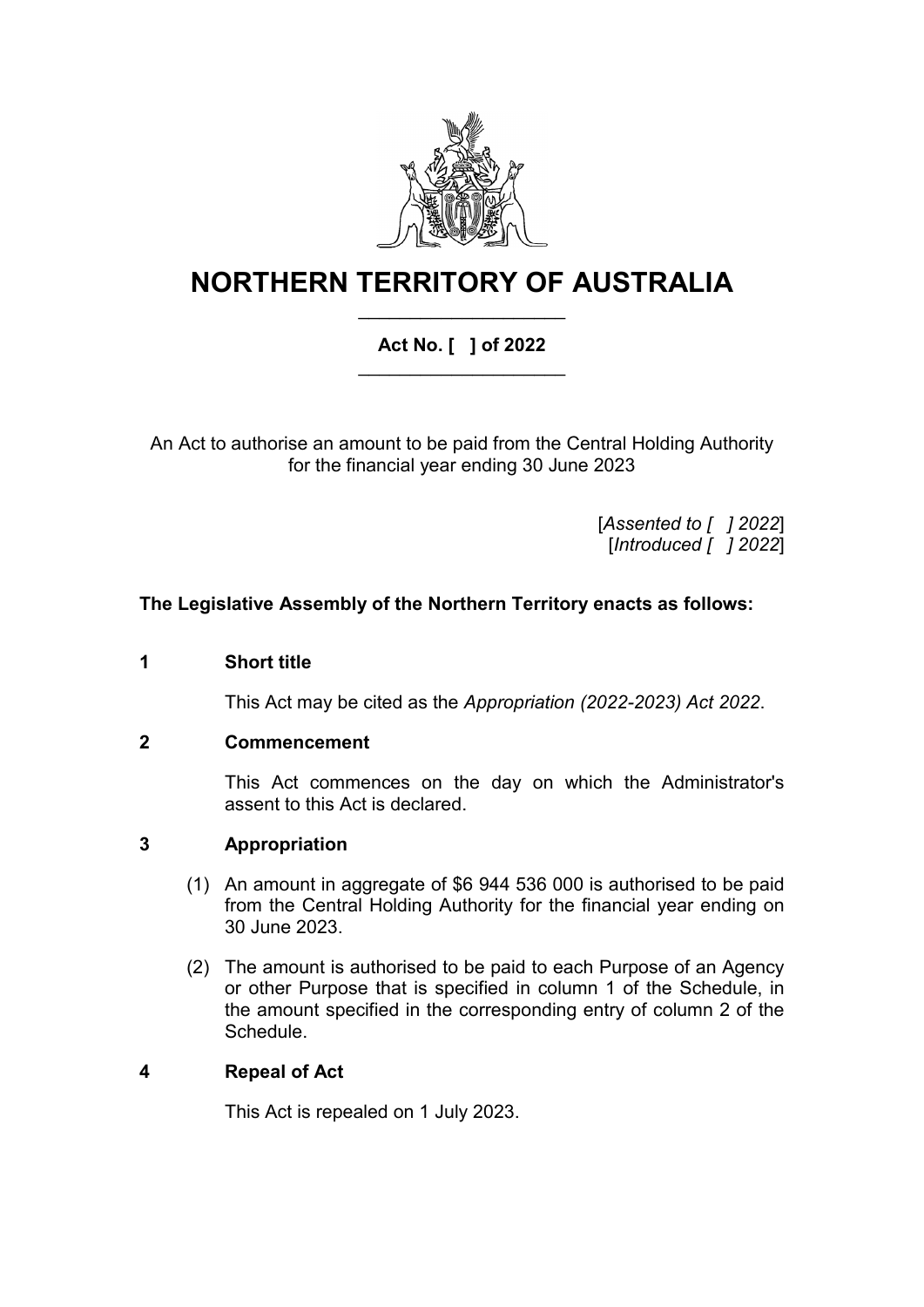# **Schedule Appropriation**

section 3(2)

| <b>Purpose</b>                                            | <b>Amount</b><br>\$'000 |
|-----------------------------------------------------------|-------------------------|
| Department of the Chief Minister and Cabinet              |                         |
| Output                                                    | 185 850                 |
| Commonwealth                                              | 4 806                   |
| Department of the Legislative Assembly                    |                         |
| Output                                                    | 25 383                  |
| Capital                                                   | 41                      |
| <b>Auditor-General's Office</b>                           |                         |
| Output                                                    | 3 0 9 8                 |
| <b>Northern Territory Electoral Commission</b>            |                         |
| Output                                                    | 1596                    |
| Office of the Independent Commissioner Against Corruption |                         |
| Output                                                    | 5 5 5 8                 |
| <b>Ombudsman's Office</b>                                 |                         |
| Output                                                    | 2948                    |
| <b>Department of Treasury and Finance</b>                 |                         |
| Output                                                    | 149813                  |
| Commonwealth                                              | 660                     |
| Northern Territory Police, Fire and Emergency Services    |                         |
| Output                                                    | 410 815                 |
| Capital                                                   | 10 0 54                 |
| Commonwealth                                              | 27 960                  |
| Department of Industry, Tourism and Trade                 |                         |
| Output                                                    | 296 145                 |
| Capital                                                   | 251                     |
| Commonwealth                                              | 27 8 25                 |
| <b>Department of Health</b>                               |                         |
| Output                                                    | 1073636                 |
| Capital                                                   | 2925                    |
| Commonwealth                                              | 45 377                  |
| Department of Infrastructure, Planning and Logistics      |                         |
| Output                                                    | 376 409                 |
| Capital                                                   | 503 169                 |
| Commonwealth                                              | 564 298                 |